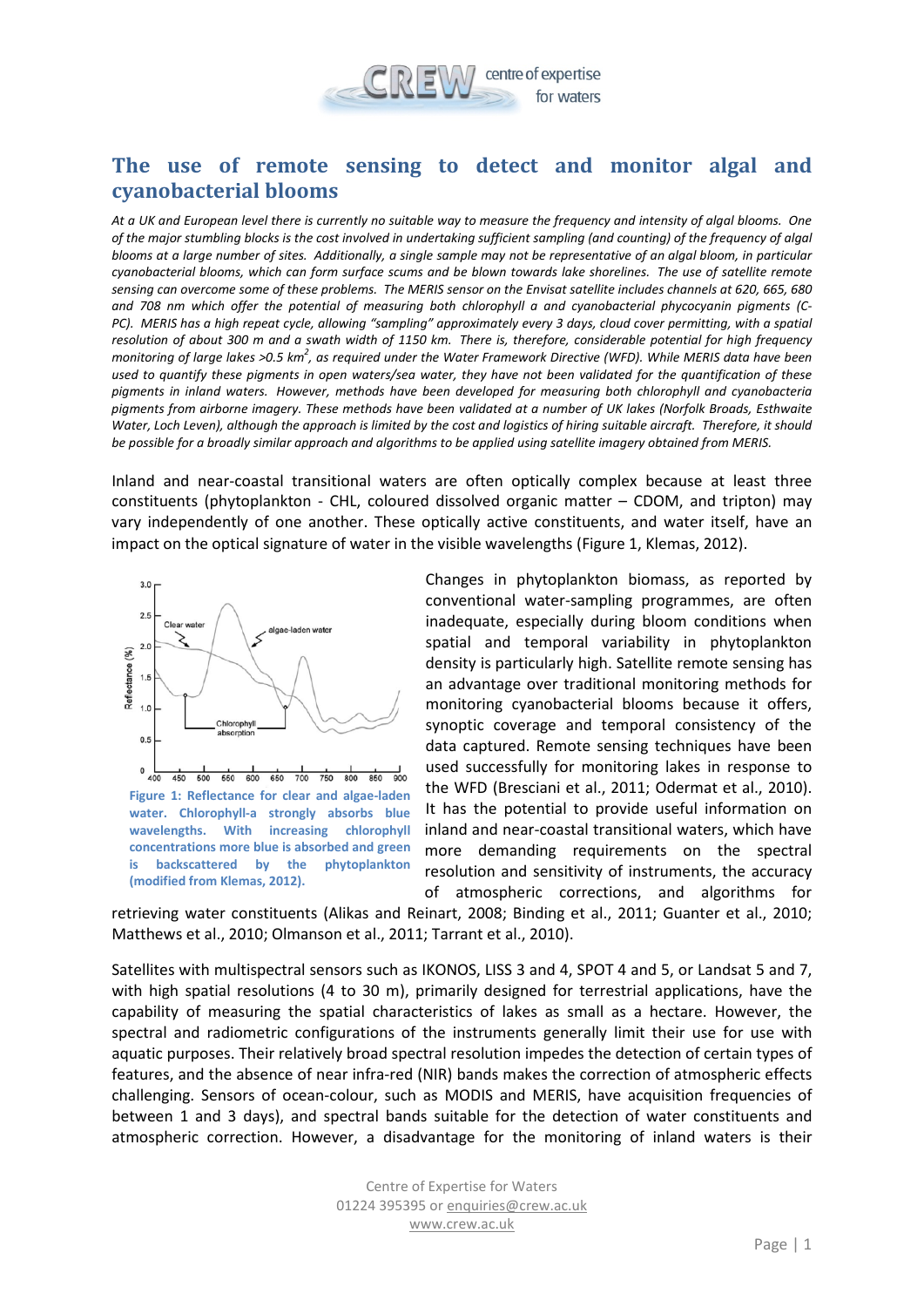

relatively low spatial resolution of between 250 m and 1000 m (Matthews, 2011). [Table 1](#page-0-0) summarises the main spatial, temporal and spectral characteristics of key sensors.

| Satellite/Sensor | Spatial and Temporal Characteristics |                  | Number of Spectral Bands |            |                |         |                 |
|------------------|--------------------------------------|------------------|--------------------------|------------|----------------|---------|-----------------|
|                  | Resolution (m)                       | Frequency (days) | Visible                  | <b>NIR</b> | <b>SWIR</b>    | Thermal | Total           |
| Landsat          | 30                                   | 16               |                          |            |                |         |                 |
| Envisat/MERIS    | 300                                  | 3                | 9                        | 6          |                |         | 15              |
| Aqua and         | 250                                  |                  |                          | 1          |                |         | 2               |
| Terra/MODIS      |                                      |                  |                          |            |                |         |                 |
| Aqua and         | 500                                  |                  | 3                        | 2          | $\overline{2}$ |         | $7^{\rm a}$     |
| Terra/MODIS      |                                      |                  |                          |            |                |         |                 |
| Aqua and         | 1000                                 |                  | 10                       | 6          | 4              | 16      | 36 <sup>a</sup> |
| Terra/ MODIS     |                                      |                  |                          |            |                |         |                 |

<sup>a</sup> Includes lower resolution bands.

MODIS and MERIS provide standard operational algorithms to produce products relating to Chlorophyll (CHL). Simple, semi-analytical methods, employ band ratios of the secondary CHL absorption maximum (wavelength of around 675 nm) and adjacent spectral bands which are not affected by CHL absorption. These latter spectral bands are the near-infrared (NIR) reflectance peak near MERIS' 709 nm, MODIS' 748 nm, or a combination of MERIS' 709 nm and 754 nm. Simultaneously acquired sets of limnological, atmospheric and remotely sensed data are used to derive site-and-time specific algorithms for study specific parameters using statistical regression techniques. Generally, these experimental algorithms produce robust results for the geographic areas and datasets from which they are derived (Gurlin et al., 2011; Matthews, 2011).

The mapping of cyanobacterial blooms is commonly based on the assumption that such features are the only cause of an increased signal in the imagery. However, several challenges require to be overcome if remote sensing techniques are to be used to assess water quality in inland and coastal waters on a routine basis. These include the development of appropriate methods for atmospheric corrections, a detailed evaluation of existing sensors and the development of sensors and satellites with spatial and spectral specifications suited to the task, and development of algorithms to extract water quality information from raw sensor data. In particular, alternative atmospheric correction methods are necessary to enable extraction of information in very turbid waters, in which the reflectance in the NIR exceeding reflectance in visible bands (Kratzer et al., 2008; Olmanson et al., 2011; Klemas, 2012).

Key issues relating to the use of remote sensing methodologies for monitoring water quality in inland waters are:

- the availability of satellite data being limited by orbit characteristics of different types of satellites, cloud cover, and contamination due to sun-glint,
- limited generalisations from algorithms, which are often image specific and not applicable to images obtained under different conditions,
- lack of availability of *in situ* measurements,
- a need for methods for *in situ* collection of cyanobacteria from subsurface layers or surface scum when developing algorithms and validating satellite maps,
- the relatively coarse spatial resolution of nearly all satellites compared to the spatial heterogeneity of cyanobacterial blooms,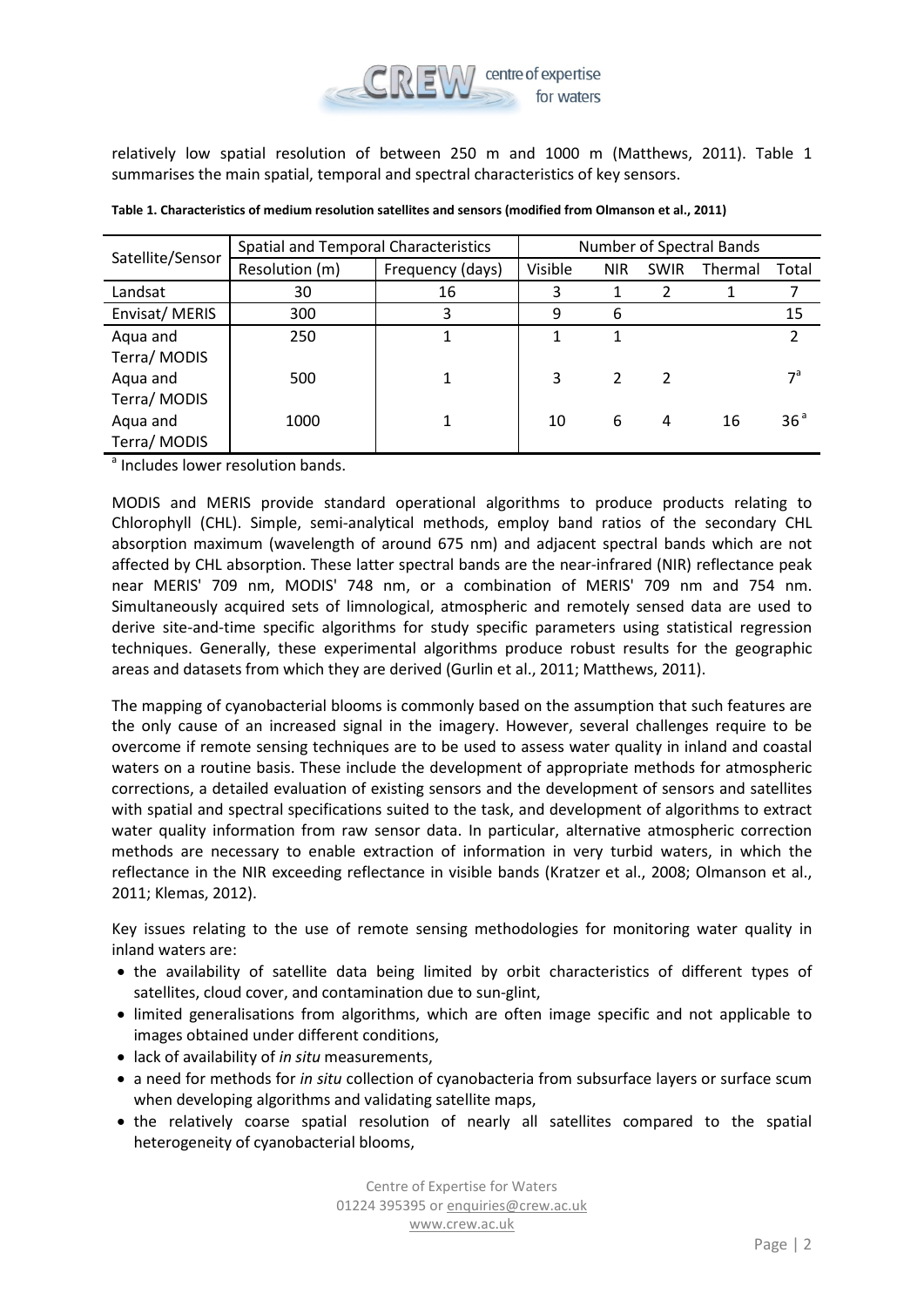

• poor quality estimates of chlorophyll from algorithms due to: i) high amounts of dissolved organic matter, ii) suspended matter in the water (e.g. silt and particulates), and (iii) the saturation of relevant spectral channels in cases of heavy algal blooms.

Results from modelling studies (e.g. Kutser et al., 2006) show that multispectral sensors like those on Landsat or MODIS are incapable of distinguishing waters dominated by cyanobacteria from waters dominated by algae species. This is because their spectral band configuration does not allow the detection of absorption features caused by phycocyanin (present in cyanobacteria), or any other spectral features that are characteristic of cyanobacteria. MERIS allows the detection of phycocyanin absorption near 630 nm, and a small peak in reflectance spectra near 650 nm which is characteristic of waters dominated by cyanobacteria. Thus, MERIS can be used in identifying cyanobacteria if they are present in relatively large quantities. However, the detection of emerging blooms may not be possible because the phycocyanin absorption feature only becomes detectable by MERIS when chlorophyll-a concentrations reach values of approximately 10 to 30 mg/m<sup>3</sup> (depending on species).

MODIS and MERIS imagery have been used routinely for global-scale assessments of oceanic and sea CHL (e.g. Hansson and Hakansson, 2007; Kratzer et al., 2008; Kutser et al., 2006; Park et al., 2010; Reinart and Kutser, 2006), but only a few studies have examined their use for studies of coastal waters and lakes (e.g. Alikas and Reinart, 2008; Binding et al., 2011; Guanter et al., 2010; Matthews et al., 2010; Olmanson et al., 2011; Tarrant et al., 2010). Findings from these latter studies indicate that MODIS and MERIS offer good potential for monitoring CHL and coloured dissolved organic matter (CDOM). MERIS is perhaps the best suited of these sensors for monitoring coastal inland water-quality, with a full resolution of approximately 260  $\times$  300 m at nadir and 15 spectral bands in the visible and NIR wavelengths.

In conclusion, recent studies showed that environmental monitoring of surface waters can take advantage of remote sensing techniques which provide a synoptic view over large areas and frequent acquisitions. For this, *in situ* data are necessary for the calibration and validation of satellite based models. Both MODIS and MERIS imagery are well-suited for regional assessments of CHL and other optically related water quality characteristics of large inland lakes, but their coarse spatial resolution greatly limits the number of lakes that can be assessed. The spatial resolution of Landsat satellites allows lakes < 4 ha in area to be assessed, but its low spectral resolution limits it to assessments of water clarity (Olmanson et al., 2011). However, there is evidence that remotely sensed imagery and analysis could be exploited for the implementation of the EU-WFD (e.g. Bresciani et al., 2011).

The benefits of MERIS and MODIS satellite imagery merit further research to assess their capability for addressing challenges to the monitoring of cyanobacterial blooms. Such research would include the application of algorithms developed and validated for UK lakes using airborne imagery and *in situ* data.

> Centre of Expertise for Waters 01224 395395 or [enquiries@crew.ac.uk](mailto:enquiries@crew.ac.uk) [www.crew.ac.uk](http://www.crew.ac.uk/)